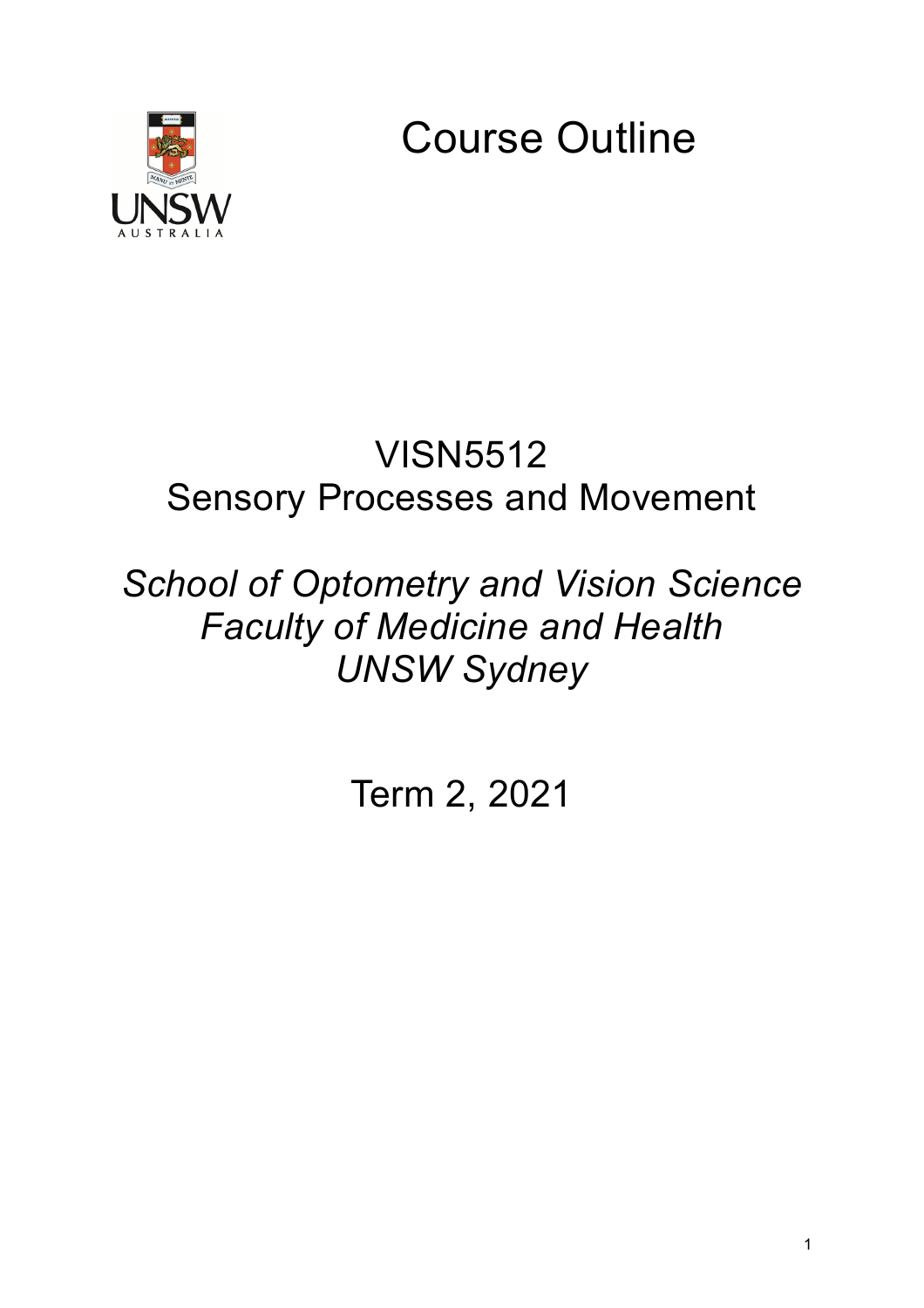### **1**. **Staff**

| <b>Position</b> | <b>Name</b>                      | <b>Email</b>                      | <b>Contact Details</b>                                                                                         |
|-----------------|----------------------------------|-----------------------------------|----------------------------------------------------------------------------------------------------------------|
| Course          | Associate Professor<br>Sieu Khuu | s.khuu@unsw.edu.au                | +61 2 9385 4620                                                                                                |
| Authority       |                                  |                                   | School of Optometry and<br>Vision Science, Level 3,<br>Room 3.028, North Wing,<br><b>Rupert Myers Building</b> |
| Lecturer        | Associate Professor<br>Juno Kim  | juno.kim@unsw.edu.au              | +61 2 9385 7474                                                                                                |
|                 |                                  |                                   | School of Optometry and<br>Vision Science, Level 3,<br>Room 3.006, North Wing,<br><b>Rupert Myers Building</b> |
| Lecturer        | Dr. Bronwen Scott                | bronscott@iinet.net.au            | <b>TBA</b>                                                                                                     |
| Lecturer        | Dr. Joanna Kidd                  | Joanna.Kidd@health.n<br>sw.gov.au | <b>TBA</b>                                                                                                     |

## **2. Course information**

Units of credit: **6**

Pre-requisite(s): **None**

Teaching times and locations: **Fully Online** (please refer to course Moodle site for up-todate information)

#### **2.1 Course description and aims**

This course provides students with an understanding of the brain, the sensory and motor systems and their integration in behavioural interactions with the environment. This course will cover topics such as the anatomy and organisation of the brain, the sensory systems such as vision, hearing and touch, motor processes such as body awareness, proprioception, and kinesthetics. This course will be delivered online and will be comprised of series of recorded lectures, tutorials and practicals. Key concepts will be reinforced through reading and online multimedia exercises.

#### **2.2 Course learning outcomes (CLO)**

At the successful completion of this course you (the student) should be able to: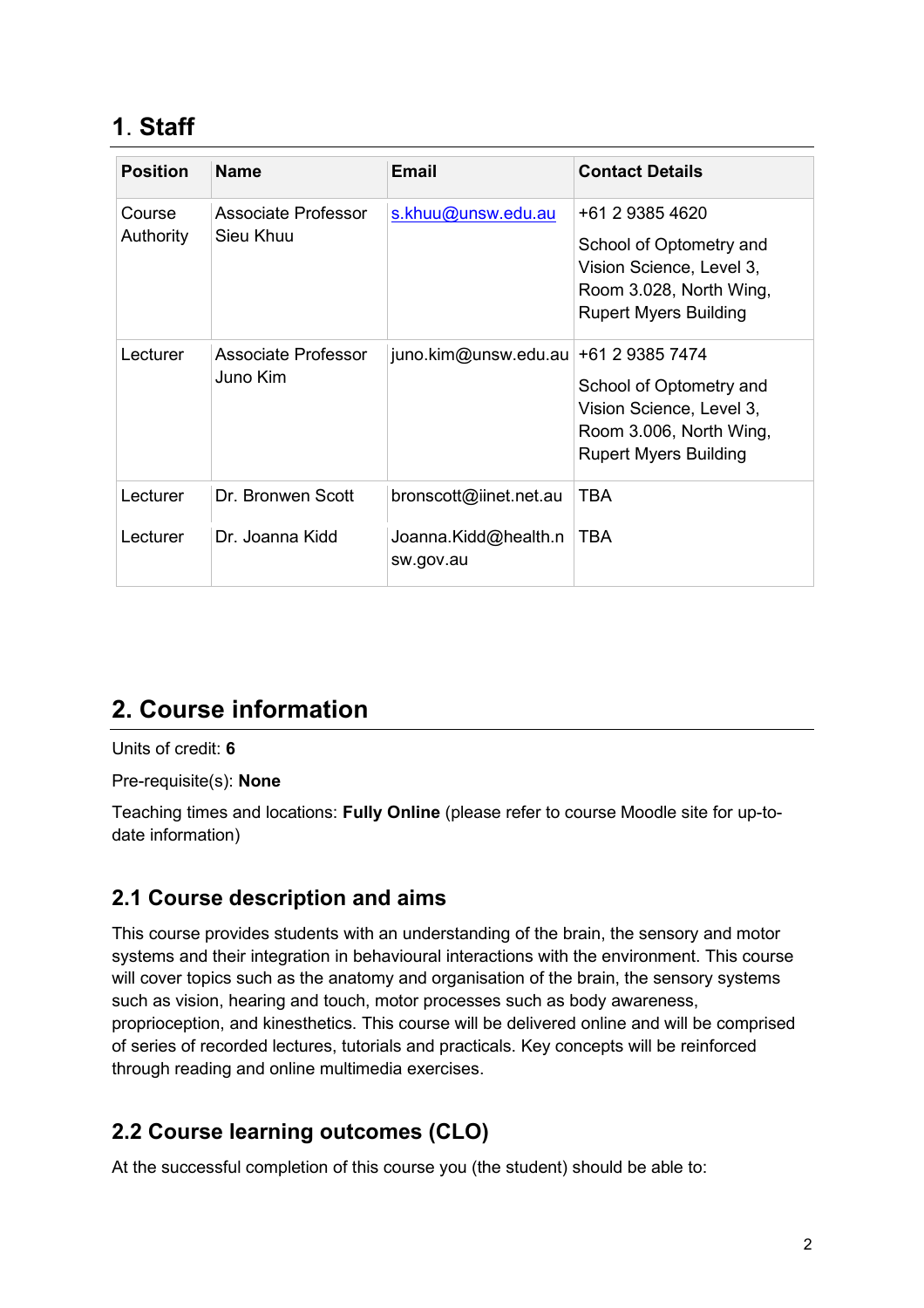- 1. Identify and explain anatomical and functional aspects of vision, hearing and motor control and its application to Orientation and Mobility
- 2. Evaluate the implications of common health conditions on the integration of sensory information
- 3. Recognize and articulate the processes of spatial cognition and their functional implications to Orientation and Mobility
- 4. Explain and judge the efficacy of clinical and practical methods that assess sensory and motor deficits

#### **2.3 Relationship between course and program learning outcomes and assessments**

| Course<br>Learning<br><b>Outcome</b><br>(CLO) | <b>CLO Statement</b>                                                                                                                                  | Program<br>Learning<br><b>Outcome</b><br>(PLO)                               | <b>Related Tasks &amp;</b><br><b>Assessments</b> |
|-----------------------------------------------|-------------------------------------------------------------------------------------------------------------------------------------------------------|------------------------------------------------------------------------------|--------------------------------------------------|
| CLO <sub>1</sub>                              | Identify and explain anatomical and<br>functional aspects of vision, hearing and<br>motor control and its application to<br>Orientation and Mobility. | PLO <sub>1</sub><br>PLO <sub>5</sub>                                         | Assessment 1<br>Assessment 3                     |
| CLO <sub>2</sub>                              | Evaluate the implications of common health<br>conditions on the integration of sensory<br>information.                                                | PLO <sub>4</sub><br>PLO <sub>5</sub>                                         | Assessment 1<br>Assessment 2<br>Assessment 3     |
| CLO <sub>3</sub>                              | Recognize and articulate the processes of<br>spatial cognition and their functional<br>implications to Orientation and Mobility.                      | PLO <sub>1</sub><br>PLO <sub>2</sub><br>PLO <sub>4</sub>                     | Assessment 1<br>Assessment 2<br>Assessment 3     |
| CLO <sub>4</sub>                              | Explain and judge the efficacy of clinical<br>and practical methods that assess sensory<br>and motor deficits.                                        | PLO <sub>2</sub><br>PLO <sub>4</sub><br>PLO <sub>5</sub><br>PLO <sub>6</sub> | Assessment 1<br>Assessment 2                     |

### **3. Strategies and approaches to learning**

#### **3.1 Learning and teaching activities**

This course will be delivered across one term of study and will be online. It will comprise of a series of pre-recorded lectures that will be delivered through Moodle on a weekly basis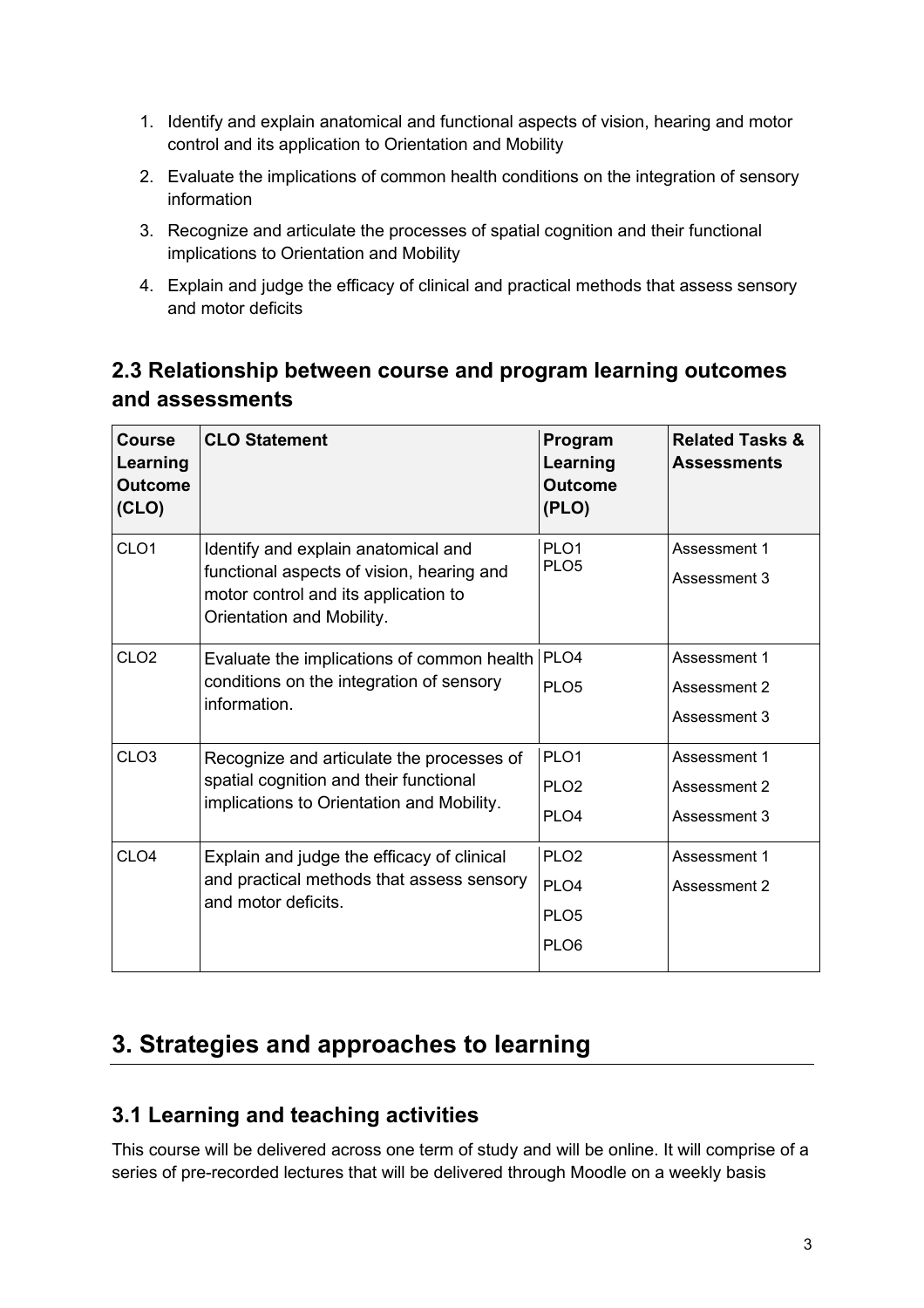through the 10-week teaching term. Lectures will introduce students to key concepts underpinning the contents covered in the course. Lectures will be supported by online tutorials in which students will consolidate and further develop their understanding. In tutorials, students will engage in reviewing research, case studies and engage in activities that expands their conceptualisation of the sensory and motor systems that underlie behavioural interactions with the environment.

| <b>Aligned</b><br><b>CLOs</b> | <b>Topics and threshold concepts</b>                                                                                     | <b>Tutorials &amp; Key learning activities</b>                                                                                                       | Week           |
|-------------------------------|--------------------------------------------------------------------------------------------------------------------------|------------------------------------------------------------------------------------------------------------------------------------------------------|----------------|
|                               | No activities                                                                                                            |                                                                                                                                                      | O-week         |
| CLO1,<br>CLO <sub>2</sub>     | Lecture Block 1: The brain<br>1.1. Brain anatomy and review of key<br>structures<br>1.2. Nerves and neuronal functioning | <b>Tutorial: Introduction</b><br>• Course overview<br>Course rules, essential docs,<br>• Course site tour<br>Student/staff introduction<br>$\bullet$ | 1              |
|                               | 1.3 Neural systems governing<br>function and behaviour                                                                   | <b>Tutorial</b><br><b>Essay and Presentation overview</b>                                                                                            | $\overline{2}$ |
| CLO1,<br>CLO <sub>2</sub>     | <b>Lecture Block 2: Sensory</b><br>processing                                                                            | <b>Tutorial: Review of the Brain</b>                                                                                                                 | 3              |
| CLO <sub>4</sub>              | 2.1. Sensory processes 1: Vision                                                                                         | Tutorial<br><b>Journal Club - Presentation</b>                                                                                                       | 4              |
|                               | 2.2. Sensory processes 2: Beyond<br>vision (Taste and Smell)                                                             |                                                                                                                                                      |                |
|                               | 2.3. Sensory processes 3: Sensing<br>gravity and movements (touch,<br>proprioception and the vestibular<br>systems).     |                                                                                                                                                      |                |
|                               | 2.4 Sensory processes 4: Sound and<br>Spatial Awareness (Hearing).                                                       |                                                                                                                                                      |                |
| CLO <sub>2</sub>              | <b>Lecture Block 3: Human Movement</b>                                                                                   | <b>Tutorial/Exercise: Trying to navigate</b>                                                                                                         | 5              |
|                               | 3.1 Human movement: Ego motion<br>and navigation                                                                         | by sound without vision                                                                                                                              |                |
|                               | 3.2 sensory integration and cognition<br>in movement                                                                     |                                                                                                                                                      |                |
|                               | <b>Mid-term break</b>                                                                                                    | Tutorial                                                                                                                                             | 6              |
|                               | <b>Mid-term revision</b>                                                                                                 | Journal Club - Presentation                                                                                                                          |                |

## **4. Course schedule and structure**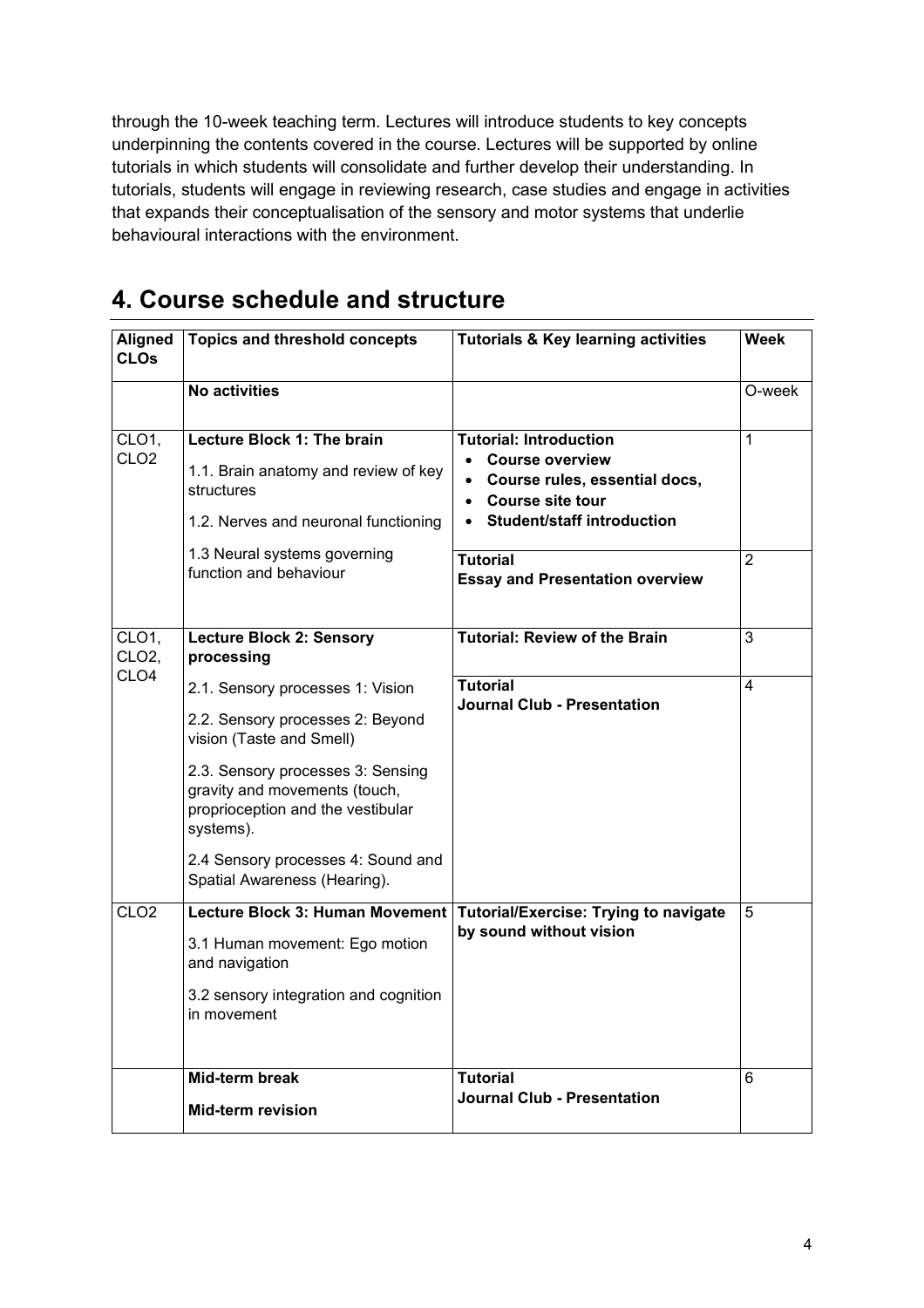| CLO <sub>3</sub>                                          | Lecture block 4: Language and                                                                                                                     | <b>Tutorial</b>                                            | 7  |
|-----------------------------------------------------------|---------------------------------------------------------------------------------------------------------------------------------------------------|------------------------------------------------------------|----|
| CLO <sub>4</sub>                                          | communication                                                                                                                                     | <b>Journal Club - Presentation</b>                         |    |
|                                                           | 4.1: Language and communication 1:<br>Introduction to language and speech<br>4.2: Language and communication 2:                                   |                                                            |    |
|                                                           | Disorders, impairments and<br>alternative forms of communication                                                                                  |                                                            |    |
|                                                           |                                                                                                                                                   |                                                            |    |
| CLO1,<br>CLO <sub>2</sub><br>CLO <sub>3</sub> ,           | Lecture Block 5: Implications for<br><b>O&amp;M</b> practice                                                                                      | <b>Tutorial</b><br><b>Journal Club - Presentation</b>      | 8  |
| CLO <sub>4</sub>                                          | 5.1: Orientation and Mobility 1:<br>Introduction to practical methods to<br>assess sensory and motor deficits<br>5.2: Orientation and Mobility 2: | <b>Tutorial: Review of practical</b><br>assessment methods | 9  |
|                                                           | Review of the efficacy of current<br>assessment practice                                                                                          |                                                            |    |
|                                                           | 5.3: Orientation and Mobility 3:<br>Introduction and the theory for<br>practical solutions for sensory and<br>motor deficits                      |                                                            |    |
|                                                           | 5.4: Orientation and Mobility 4:<br>Practical training and education                                                                              |                                                            |    |
| CLO1,<br>CLO <sub>2</sub> ,<br>CLO <sub>3</sub> ,<br>CLO4 | <b>Course revision and consolidation</b>                                                                                                          | <b>No tutorial</b>                                         | 10 |

### **5. Assessment**

#### **5.1 Assessment tasks**

There are three assessment tasks in this course designed to enable you to demonstrate that you have achieved the course learning outcomes. Completion and submission of all assessment tasks by the due date are necessary to receive a final mark in the course. Late submissions without approved Special Considerations will be subject to a 10% penalty of the assessment task weighting per day.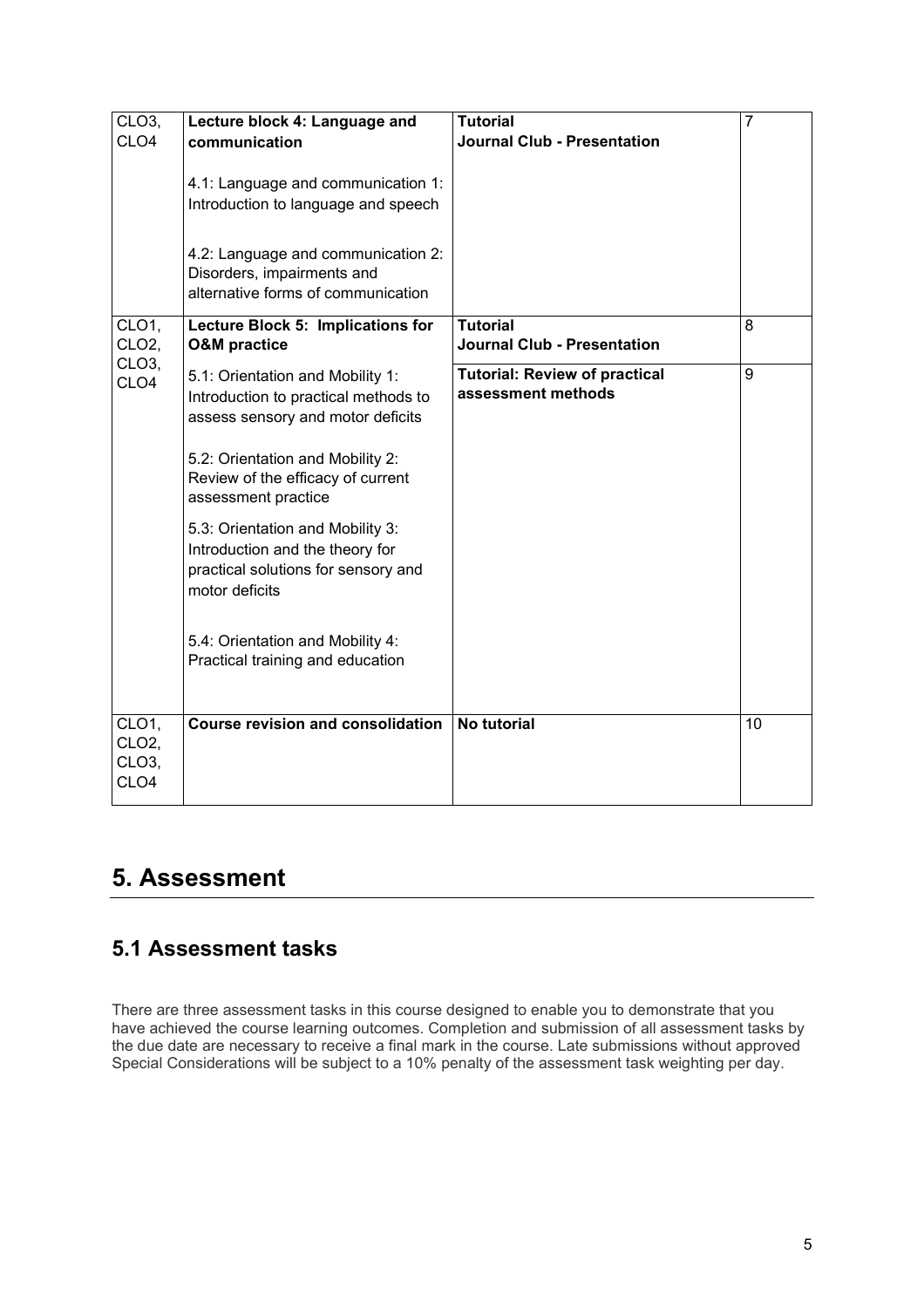| # | <b>ASSESSMENT</b><br><b>TASKS (ATs)</b> | <b>ISSUE</b><br><b>DATE</b> | <b>DUE</b><br><b>DATE</b> | <b>WEIGHTING CLO(s)</b> |                    | <b>TYPE</b>                                                        | <b>FEEDBACK</b><br><b>DATE</b> |
|---|-----------------------------------------|-----------------------------|---------------------------|-------------------------|--------------------|--------------------------------------------------------------------|--------------------------------|
|   | 1 AT1: Assignment<br>Research Essay     | Week 1                      | Week 10                   | 35%                     | 1, 2, 3<br>and $4$ | Written<br>submission                                              | Study period                   |
|   | 2 AT2: Presentation                     | Week 1                      | Fortnightly               | 15%                     | 1, 2, 3            | Presentation   Fortnightly                                         |                                |
|   | 3 AT3: Final Exam                       | <b>Final Exam</b><br>period | Final Exam<br>period      | 50%                     | 1, 2, 3<br>and 4   | Online<br>(Multiple<br>choice and<br>short<br>answer<br>questions) | <b>Final Exam</b><br>period    |

#### **Further information**

UNSW grading system:<https://student.unsw.edu.au/grades>

UNSW assessment policy:<https://student.unsw.edu.au/assessment>

## **6. Academic integrity, referencing and plagiarism**

**Referencing** is a way of acknowledging the sources of information that you use to research your assignments. You need to provide a reference whenever you draw on someone else's words, ideas or research. Not referencing other people's work can constitute plagiarism.

Further information about referencing styles can be located at <https://student.unsw.edu.au/referencing>

**Academic integrity** is fundamental to success at university. Academic integrity can be defined as a commitment to six fundamental values in academic pursuits**:** honesty, trust, fairness, respect, responsibility and courage.*[1](#page-5-0)* At UNSW, this means that your work must be your own, and others' ideas should be appropriately acknowledged. If you don't follow these rules, plagiarism may be detected in your work.

Further information about academic integrity and **plagiarism** can be located at:

- The *Current Students* site <https://student.unsw.edu.au/plagiarism>*,* and
- The *ELISE* training site <http://subjectguides.library.unsw.edu.au/elise/presenting>

The *Conduct and Integrity Unit* provides further resources to assist you to understand your conduct obligations as a student: [https://student.unsw.edu.au/conduct.](https://student.unsw.edu.au/conduct)

### **7. Readings and resources**

See Leganto list

### **8. Administrative matters**

School of Optometry and Vision Science

<span id="page-5-0"></span><sup>1</sup> International Center for Academic Integrity, 'The Fundamental Values of Academic Integrity', T. Fishman (ed), Clemson University, 2013.